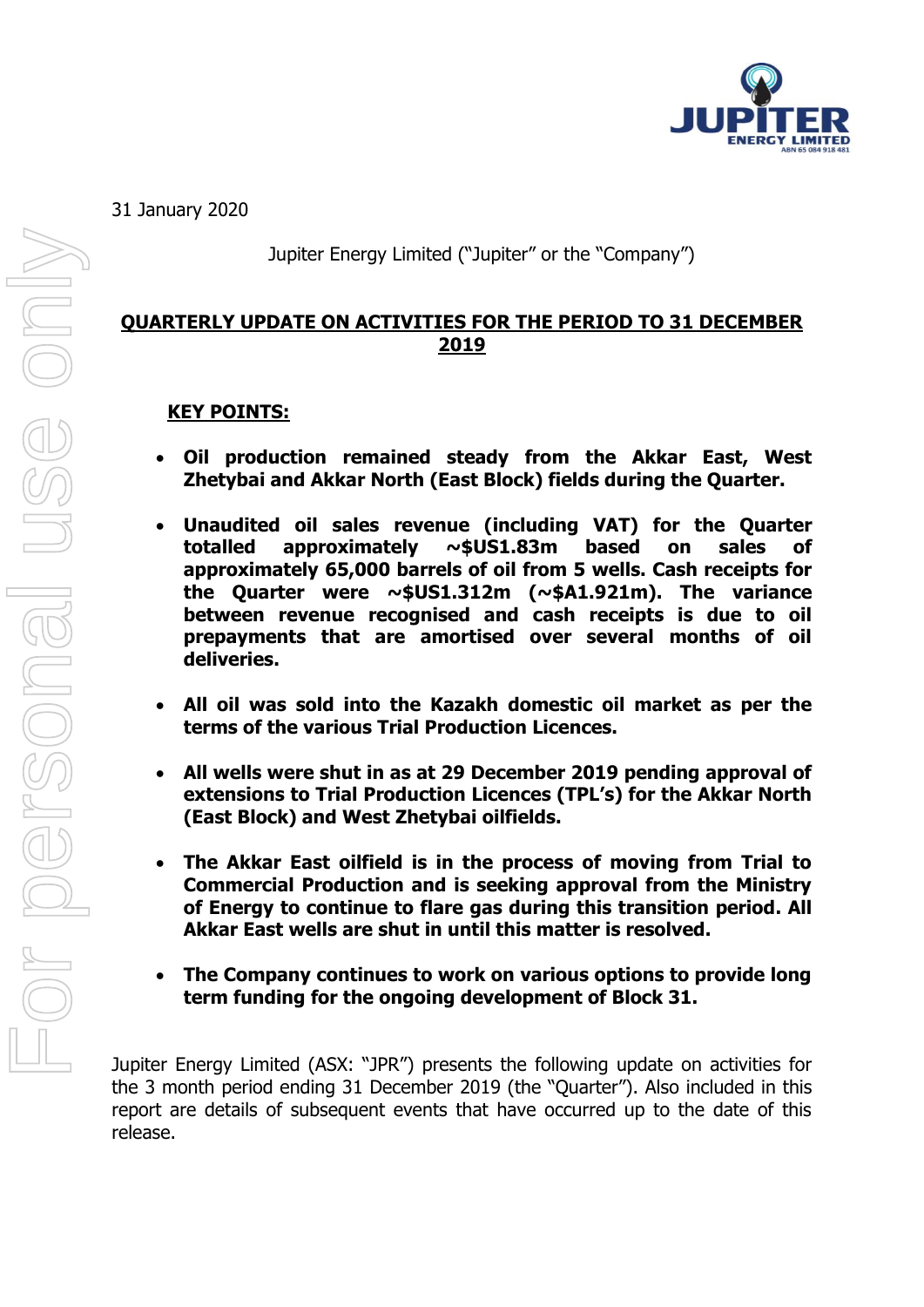

During the Quarter production continued from wells J-50, J-51, J-52, 19 and J-58. The J-51, J-52 and 19 wells are all located on the Akkar East field. J-58 is located on the West Zhetybai field. J-50 is located on the Akkar North (East Block) field.

## **Oil Sales:**

The Company continues to sell all its oil through one local trader. During the Quarter unaudited oil sales revenue (including VAT) totalled  $\sim$ \$US1.83m based on sales of approximately 65,000 barrels of oil (average price of  $\sim$ \$US28/bbl).

Cash receipts for the Quarter were  $\sim$ \$US1.312m ( $\sim$ \$A1.921m). The variance between revenue recognised and cash receipts is due to oil prepayments that are amortised over several months of oil deliveries.

All oil was sold into the Domestic market, as is required by Kazakh laws, when wells are producing under a Trial Production Licence.

Approximate production of oil, by well, for the Quarter was as follows:

J-50: 8,200 barrels J-51: 11,000 barrels J-52: 12,500 barrels Well 19: 14,700 barrels J-58: 18,600 barrels

# **Extension of Trial Production Licences beyond 29 December 2019:**

During the Quarter, the Company continued its discussions with the relevant Kazakh authorities regarding extensions to the Trial Production Licences (TPL's) for the Akkar North (East Block), Akkar East and West Zhetybai oilfields.

The Company announced to shareholders on 31 December 2019 that all wells on the permit area had been shut in on 29 December 2019, pending approval of the extension to the TPL's for the Akkar North (East Block) and West Zhetybai oilfileds.

With regards the Akkar East oilfield, as also reported on 31 December 2019, after consultation with the Kazakh authorities it has been decided that the Block 31 permit will be broken into two areas and the area containing the Akkar East oilfield will move from the Trial Production phase to Commercial Production.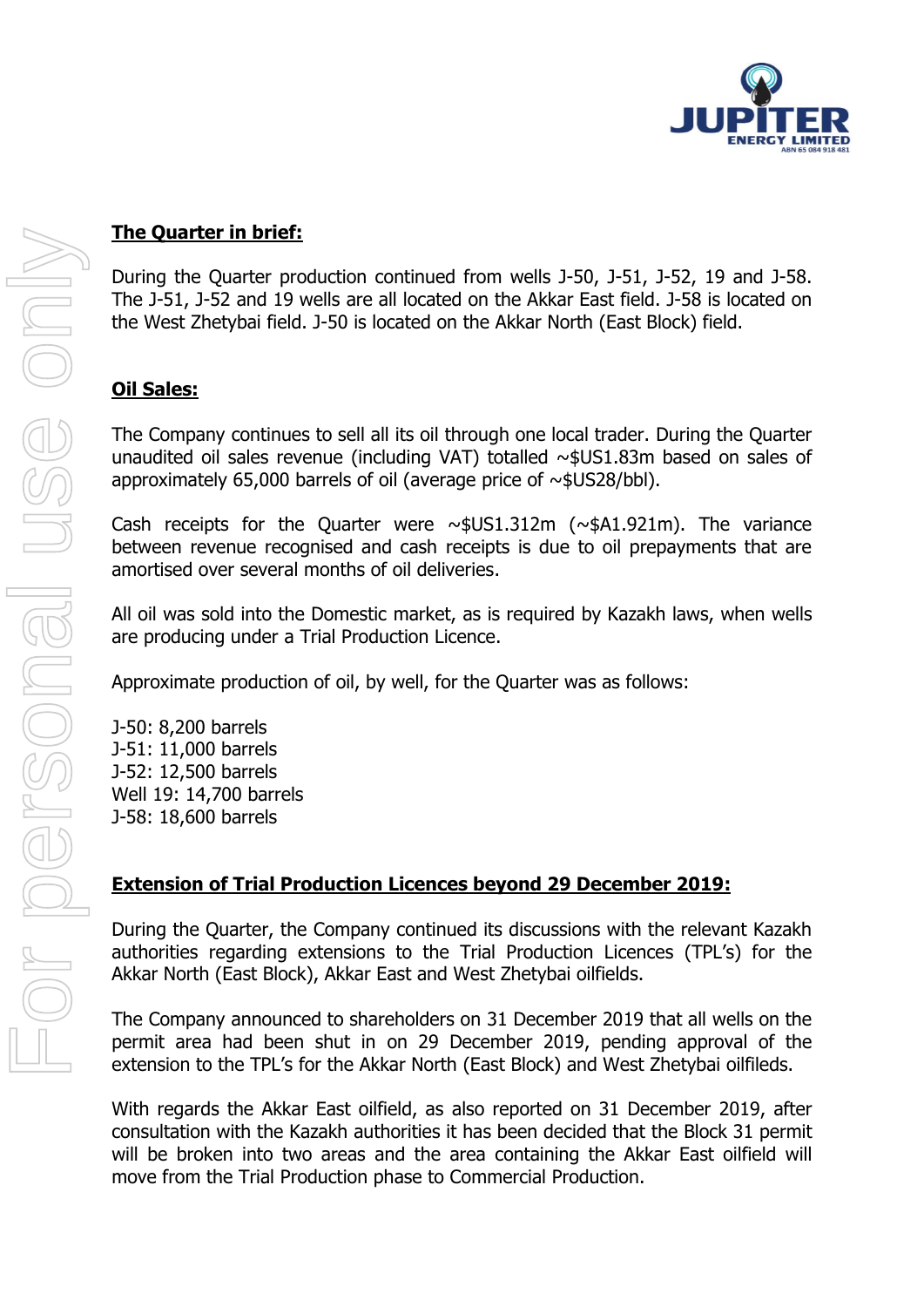

#### **Move to Commercial Production:**

The current issue facing the Company is that in order to move Akkar East into Commercial Production, the oilfield must have access to infrastructure that enables it to achieve 100% gas utilization – ie the flaring of excess gas produced during oil production, that is allowed during Trial Production, is not allowed when producing under Commercial Production.

Under the new Kazakh Sub Surface Code, there is a provision to allow the operator to still flare the gas produced during oil production for a transitionary period, provided the necessary approvals have been obtained from the Ministry of Energy.

The Company has therefore applied for the Akkar East oilfield to be allowed to operate whilst flaring gas and is awaiting the outcome of this application. Until this matter is resolved, the producing wells on the Akkar East oilfield (currently J-51, J-52 and well 19) remain shut in.

#### **Go Forward Plan:**

The Company is currently reviewing its drilling work for 2020 and once the licence issues discussed above are resolved, the Company expects to return wells J-50 and J-58 to production for a period of time before performing acid stimulations on both wells, with the expectation of increasing production from these wells post this stimulation work.

This work is expected to be carried out before the end of 1Q 2020 and is subject to the requisite approvals to return to Trial Production being obtained as well as funding being available for the acid stimulation work.

#### **Outstanding Work Program Fines:**

During the Quarter, the Company resolved all matters regarding outstanding fines relating to work programs between 2015 and 2017.

### **2019 Annual General Meeting:**

The 2019 Annual General Meeting was held on 27 November 2019. All resolutions were passed on a show of hands.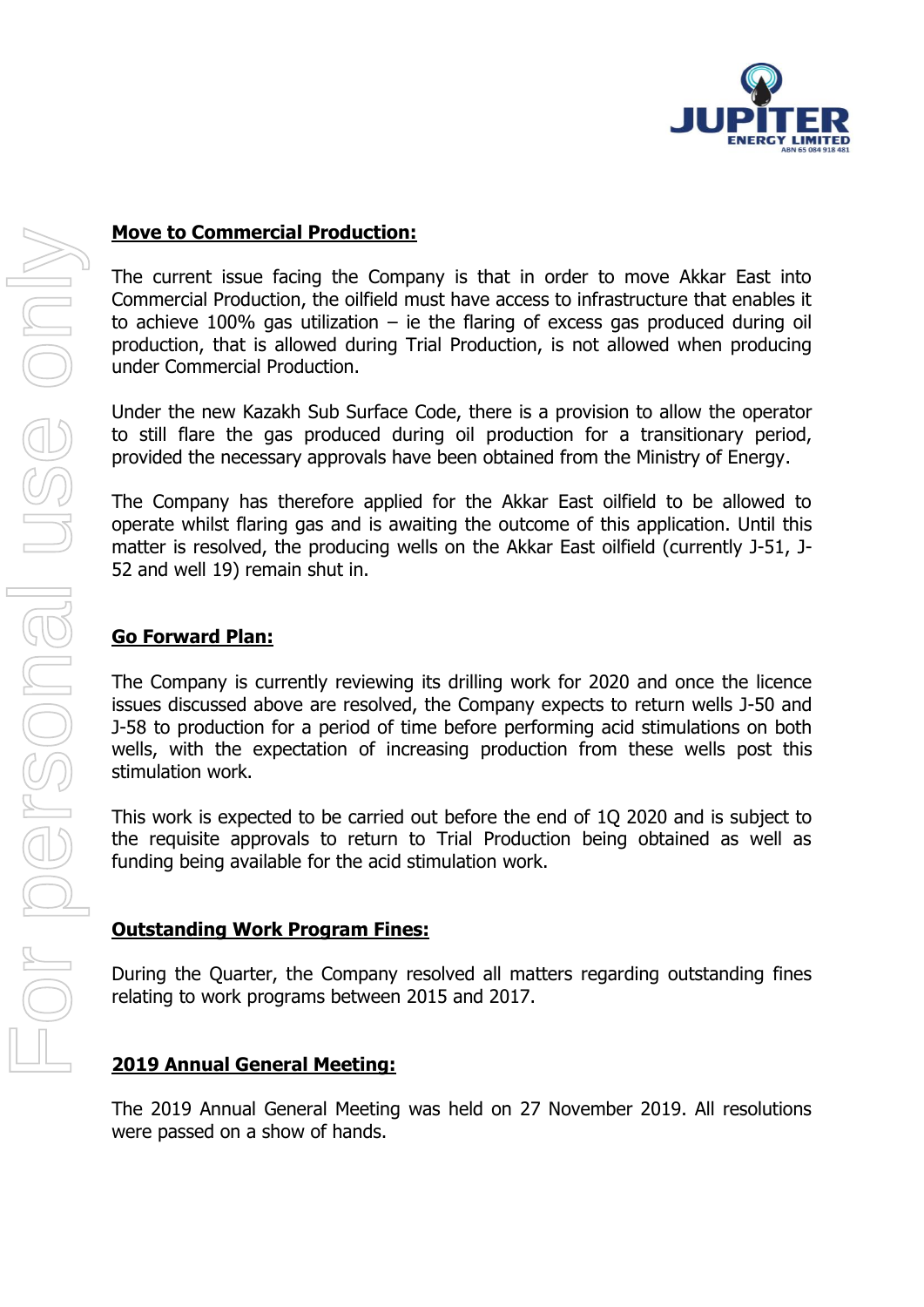

#### **Licence Information:**

As is required under ASX disclosure rules, the Company confirms that it currently holds the following licence:

| Country    | <b>Block / Licence</b> | Interest held as at<br>30 September 2019 | Interest acquired<br>disposed of during<br>the Ouarter | Interest held as at<br>31 December 2019 |
|------------|------------------------|------------------------------------------|--------------------------------------------------------|-----------------------------------------|
| Kazakhstan | Contract 2275          | 100%                                     | Nil                                                    | 100%                                    |

#### **New Appointment:**

The Company is pleased to announce that Mrs Silfia Morton has been appointed as Chief Financial Officer, following the resignation of Mr Edward Meagher. Silfia is also part of the Grange Consulting Group that provides financial and corporate services to the Company.

Silfia has over 12 years' experience in the industry and before joining Grange in 2019, spent twelve years as a senior audit manager at a leading international accounting firm.

Edward Meagher resigned in order to pursue a new career opportunity. The Board thanks Mr Meagher for his contribution and wishes him all the best with his future endeavours.

### **Payments to Related Parties:**

Payments made to related parties and their associates during the Quarter were:

- Fees paid to Geoff Gander, Baltabek Kuandykov and Alexey Kruzhkov for Consulting Services provided to the Company; and
- Professional Fees paid to Grange Consulting for financial management and company secretarial services, in addition to office rent. Grange Consulting is an entity in which Phil Warren, a Non Executive Director of the Company, has a relevant interest.

### **Capital Structure and Finances:**

As at 31 December 2019, the Company had 153,377,693 listed shares trading under the ASX ticker "JPR".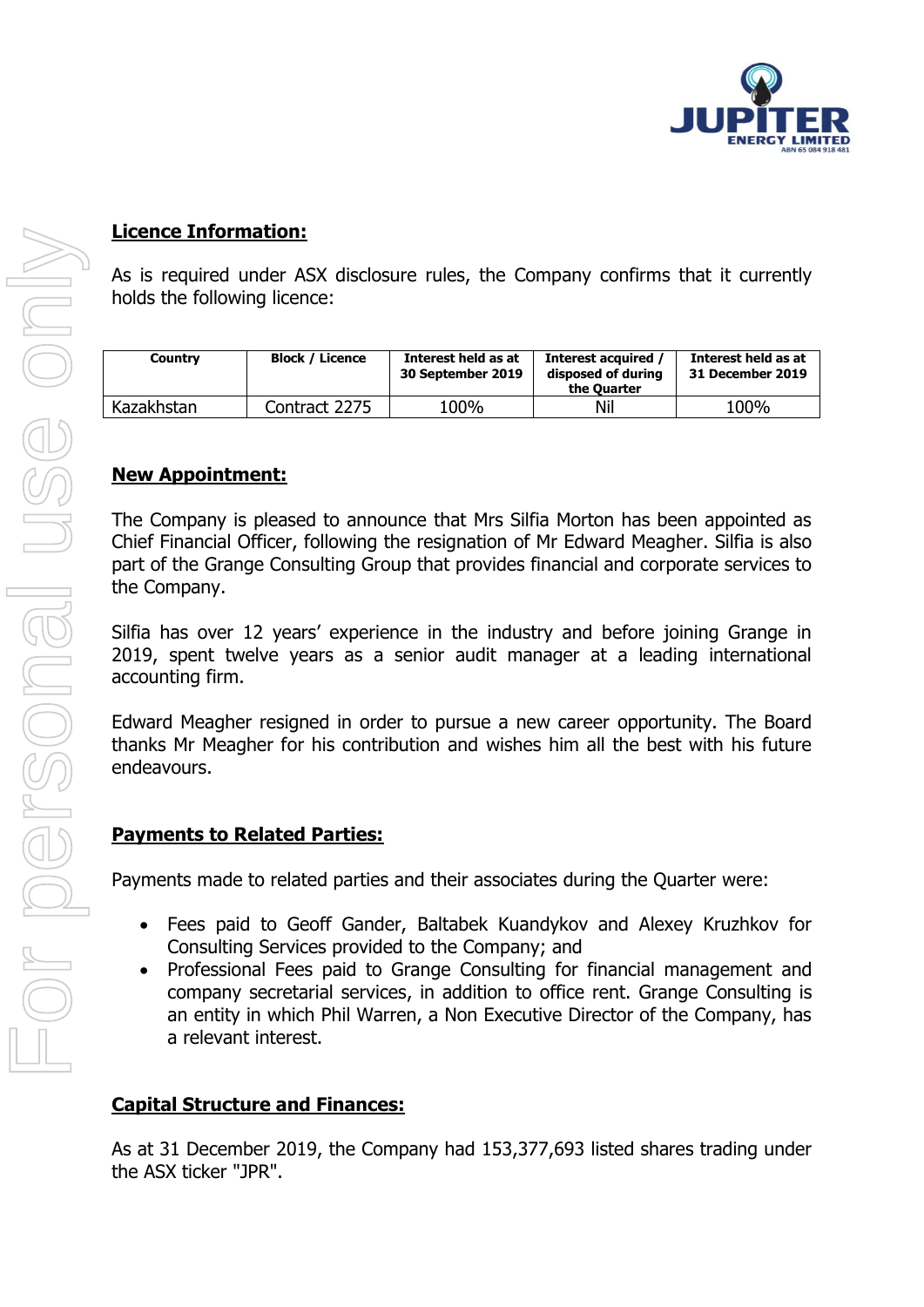

The Company has no options or Performance Shares, listed or unlisted, on issue.

As at 31 December 2019, total Company debt outstanding stood at approximately \$US56.23m through the following funding agreements:

|                                     | <b>US\$</b> |
|-------------------------------------|-------------|
| 2017 Funding Agreement (max \$US5m) | 3.81m       |
| 2016 Funding Agreement (max \$US5m) | 5.12m       |
| Refinanced Series B Promissory Note | 15.24m      |
| Refinanced convertible notes        | 32.06m      |
|                                     | \$US56.23m  |

In terms of available short term funding: As at 31 December 2019, the Company had drawn down  $$US3.81m<sup>1</sup>$  under the  $$US5.0m$  2017 Funding Agreement meaning \$US1.19m is still available under this funding agreement.

The Company has no further funds to access under the 2016 Funding Agreement.

The Company continues to operate under an agreed Operations Budget. Based on this Operations Budget, using the combined net revenues from oil sales and the remaining debt facility available through the 2017 Funding Agreement less any overrun on the 2016 Funding Agreement (as at 31 December 2019 this amount was \$US1.07m), the Company expects to remain funded at an operational level based on current and forecasted oil production, under differing well production scenarios for 2020.

Future drilling work will require access to additional working capital and/or agreement to deferred payment terms with a turnkey drilling operator and/or prepayment of oil sales by the local trader.

The repayment dates for the outstanding Convertible Notes are 1 July 2020 and 31 July 2020, except for an amount of ~\$US136,000 which was due for repayment on 31 December 2019.

The 31 December 2019 Noteholder has agreed not to demand payment at this time and major shareholder and major noteholder, Waterford Finance & Investment Limited, has committed to cover this repayment should it be demanded.

Unaudited net cash reserves as at 31 December 2019 stood at approximately \$A0.679m.

<sup>1</sup> Including accrued interest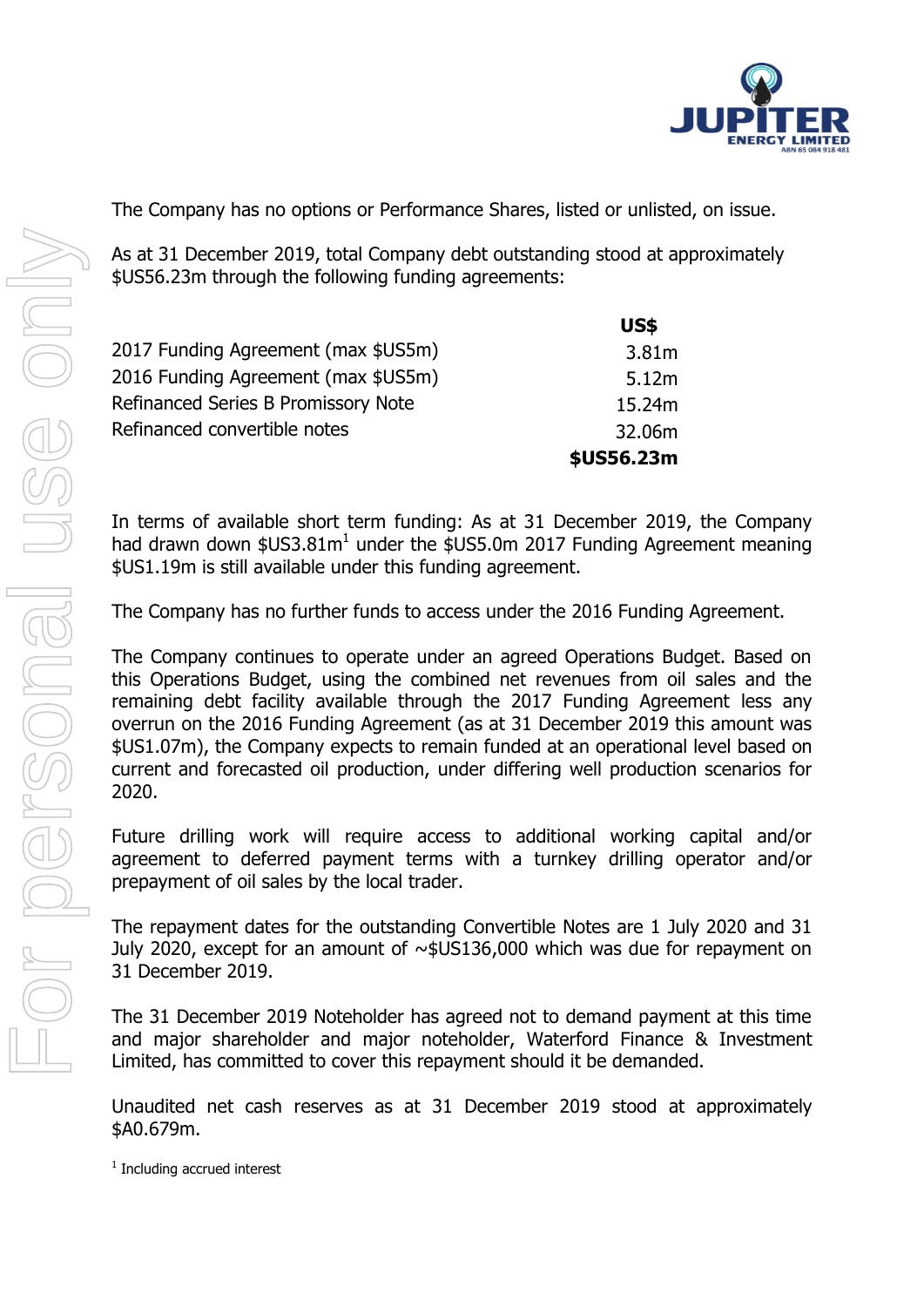

#### **Summary:**

Progress during the Quarter was steady. The Company produced approximately 65,000 barrels of oil from the J-50, J-51, J-52, 19 and J-58 wells.

Unaudited revenue from oil sales (including VAT) for the Quarter amounted to ~\$US1.83m which was secured via prepayments from a local oil trader. Cash receipts for the Quarter were ~\$US1.312m (~\$A1.921m). The variance between revenue recognised and cash receipts is due to oil prepayments that are amortised over several months of oil deliveries.

The Company is continuing the process of applying for extensions to its Trial Production Licences (TPL's) on the Akkar North (East Block) and West Zhetybai oilfields. The Company is also in the process of transitioning the Akkar East field from Trial to Commercial Production.

As at the date of the release of this report, all wells on the permit area remain shut in awaiting the various approvals required to resume production. The Company will keep shareholders updated on the status of these approvals.

If there are any questions regarding this Quarterly report, shareholders are welcome to contact the Company on +61 89 322 8222.

Geoff Gander Chairman/CEO

#### **ENDS**

Authorised by the Board of Jupiter Energy Limited

### **Competent Persons Statement:**

Alexey Glebov, PhD, with over 33 years' oil & gas industry experience, is the qualified person who has reviewed and approved the technical information contained in this report. Alexey PhD's in technical science (1992) and geology science (2006), an Honors Degree in Geology and Geophysics (1984) from Novosibirsk State University and a Gold Medal (1985) from USSR Academy of Sciences. He is a member since 2001 of the European Association of Geoscientists & Engineers (EAGE #M2001-097) and was made an Honorary Oilman in 2011 by the Ministry of Energy of the Russian Federation. Alexey Glebov is qualified in accordance with ASX Listing Rule 5.41.